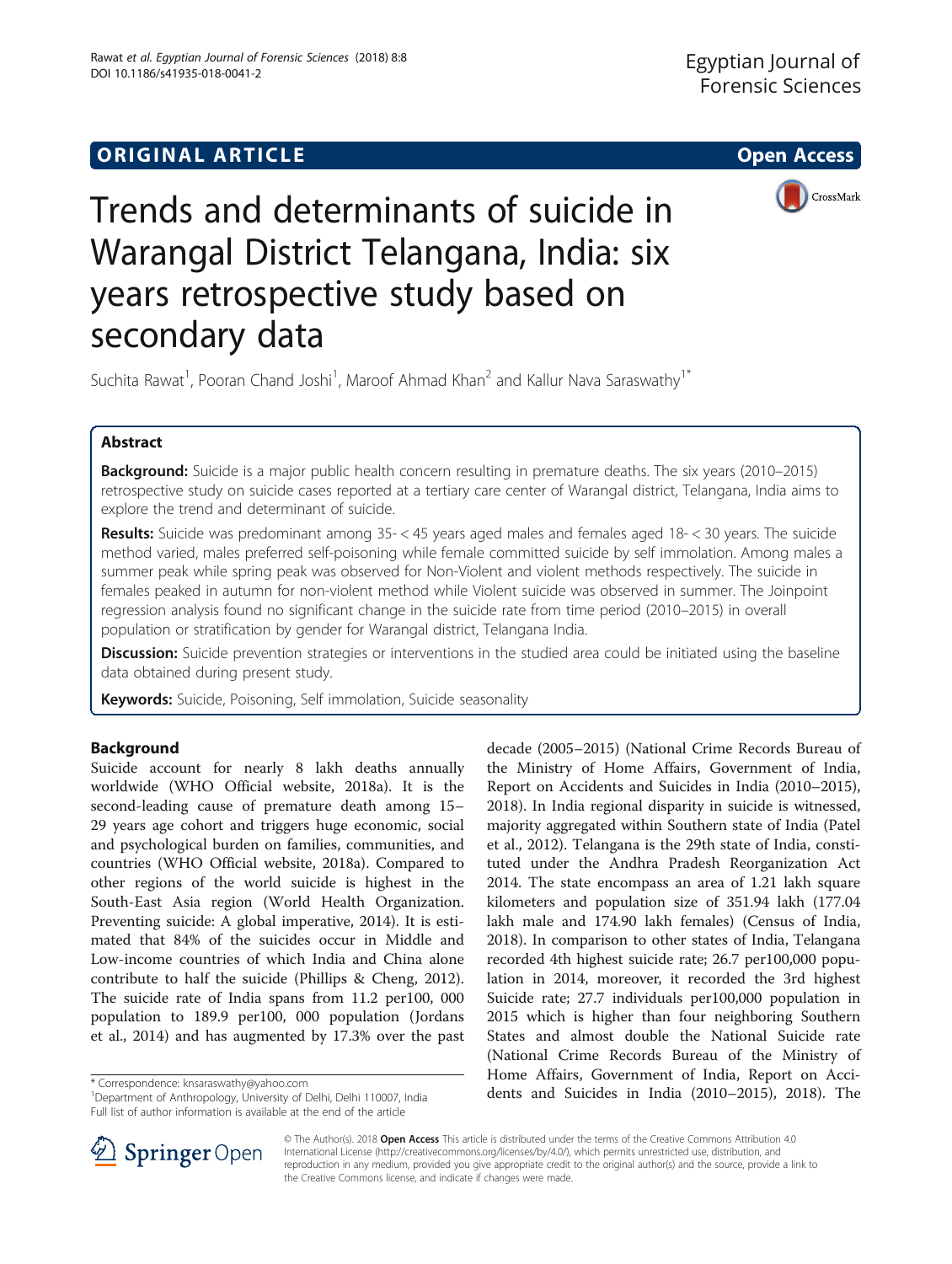present study is aimed to characterize Suicide Deaths from the period of 2010–2015 by analyzing variables; Age, gender, suicide methods and seasonal variation for the suicide cases reported at a Tertiary care center located in Warangal district, Telangana, India.

# Methods

Mahatma Gandhi Memorial Hospital is a 1000 bedded super specialty government hospital located at Warangal city of Telangana state, India which provides medical facilities to to residents of the Warangal district and neighboring territories.

Retrospective data (name, age, gender, residence, date of admission to hospital, date of death and cause of death) of the suicide victims admitted to the emergency ward of the hospital during the period of six years (1 January 2010 to 31 December 2015) was obtained from the medical records of Mahatma Gandhi Memorial hospital after permission from the hospital Superintendent. For data analysis, secondary data was stratified on the basis of the year, age, gender, suicide methods, type of suicide i.e. violent or non-violent and seasonality of suicide.

To determine which age group is borne upon the most by suicide, the cases were classified according to 6 age cohorts i.e. 1) < 14 years 2)  $14 - < 18$  years 3)  $18 - <$ 30 years 4) 30 - < 45 years 5)45 - < 60 years 6) ≥60 years (National Crime Records Bureau of the Ministry of Home Affairs, Government of India, Report on Accidents and Suicides in India (2010–2015), [2018\)](#page-7-0). The suicide methods were classified as either violent (use of firearm or shotgun, hanging, cutting and piercing with sharp objects, jumping from high places, getting run over by train or moving vehicle) or non-violent (ingestion of Pesticide, Poison by gas, Suffocation, and overdose) (Sun & Jia, [2014](#page-7-0)).

For understanding the Seasonal variation of suicide, suicide cases were studied across four seasons i.e. winter (December, January, February), spring (March, April, May), summer (June, July, August) and autumn (September, October, November) (Coimbra et al., [2016\)](#page-7-0).

The differences in the distribution of Age cohort, suicide method and seasonal variation were measured by Pearson's chi square test performed in SPSS version 20 (IBM –SPSS inc. Chicago, IL).

The crude suicide rate per 100,000 population and the trends were described using joinpoint regression analysis by determining the turning points for the 6 year period (2010–2015) using freely available software Joinpoint Regression Program, Version 4.5.0.1 (Surveillance Research program, National cancer Institute, USA) (Program, [2017](#page-7-0)). Negative Binomial regression was applied to compute Suicide relative risk (RR) and its 95% Confidence interval explained by independent variables; year (2010 as reference), gender (Female as reference) and suicide method (Violent method as reference).

# Result

One thousand three hundred twenty-five suicide cases (750 males and 575 females) over the stretch of 6 years (2010–2015) were reported from various mandals (Sub district/Taluk comprising of several village clusters) of Warangal district, Telangana, India. Five mandals; Atmakur, Geesugnda, Ghanpur (Station), Hanamkonda, Sangam reported majority of the cases while the rest cases (less than 5%) heterogeneously distributed across the remaining Mandals located at greater distance. These cases were majorly reported from rural regions (1217 cases, 92.8%) than compared to urban regions (95 cases, 7.2%).

Overall suicide cases were reported highest in 18- < 30 years age group (34.1%) while least among < 14 years age group  $(2.4\%)$ . Female of age cohort  $18 - > 30$  years and male of 30- > 45 years age group had elevated suicide deaths compared to other age cohorts (Table [1](#page-2-0)).

The seasonal pattern in suicide was observed i.e. maximum in summer (28%) followed by spring (25.5%) and autumn (25.3%) while least in winter (21.2%) (data not shown) .

The suicide method also illustrated seasonality, among males single peak in spring and summer was observed for violent and non-violent method respectively. Among females, peak in summer and autumn was observed for violent and non-violent method respectively (Table [2\)](#page-2-0).

According to method of suicide, 67.2% of the cases committed suicide by poisoning, 31.1% by self immolation and 1.5% by hanging. Gender difference for suicide methods was observed, 82.6% of males preferred poison while 50.6% females succumbed to self immolation (Table [3](#page-3-0)). Within diverse range of poisons, keratolytics hair treatment preparation (4.8% females versus 1% males) and herbicides or fungicides (20.7% females versus 16% males) illustrated female predominance while in pesticide poisoning male predominance was observed (51.7% females versus 61.2% Males) (Table [3](#page-3-0)).

The suicide rate during the six years time frame (2010–2015) ranged 3.67 to 8.40 for overall population, for males ranged from 3.87 to10.40 while crude rate ranged from 3.48 to 7.13 for females (Table [4](#page-3-0)). No significant difference in the trends (no significant change in annual percentage change and zero joinpoint) over the six years time frame was obtained in the Joinpoint regression analysis (Figs. [1](#page-4-0), [2](#page-4-0) and [3\)](#page-5-0). The relative risk of suicide increased 1 fold (non-significant) for year 2014 and 2015 compared to 2010.Furthermore 2 fold (non significant) for poisoning cases than compared to hanging or self-immolation while no relative risk for gender was observed (Table [5](#page-5-0)).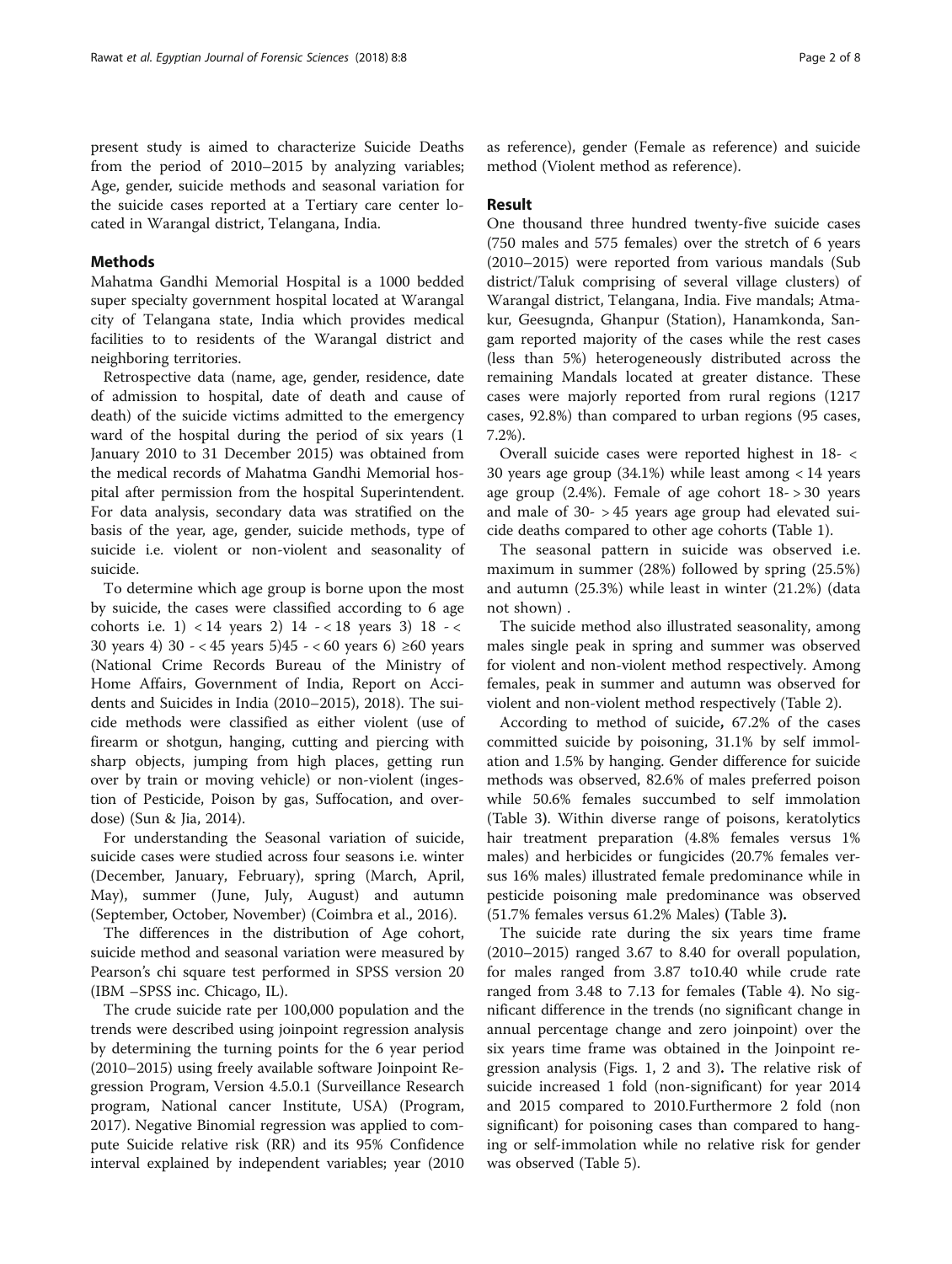| Age cohort           | Total       | Male        | Female      | Perason's Chi Square pvalue |
|----------------------|-------------|-------------|-------------|-----------------------------|
| $1. < 14$ years      | 32 (2.4%)   | 18 (2.4%)   | 14 (2.4%)   |                             |
| 2. $14 < 18$ years   | 54 (4.1%)   | $16(2.1\%)$ | 38 (6.6%)   |                             |
| 3. $18 - < 35$ years | 452 (34.1%) | 189 (25.2%) | 263 (45.7%) | P < 0.001                   |
| 4. $35 - < 45$ years | 422 (31.8%) | 275 (36.7%) | 147 (25.6%) |                             |
| $5.45 - < 60$ years  | 219 (16.5%) | 155 (20.7%) | 64 (11.1%)  |                             |
| $6. \ge 60$ years    | 146 (11%)   | 97 (12.9%)  | 49 (8.5%)   |                             |

<span id="page-2-0"></span>Table 1 Age wise distribution of suicide cases

Percentages calculated across column, Agecohort according to NCRB ADSI report

# **Discussion**

Suicide defined by renowned Clinical Psychologist and Suicidologist Edward. S. Schneidman as "the conscious act of self-induced annihilation, best understood as a multidimensional malaise in a needful individual who defines an issue for which the suicide act is perceived as the best solution" (Masango et al., [2008](#page-7-0)). WHO (World health organization) has recognized suicide as public health concern and aims at 10% decrease in the burden of Suicide by 2020 (WHO Official website, [2018a](#page-7-0)). Suicide rate diverge for countries due to the difference in the social and cultural background, availability of mental health services, classification of death and accurate registration of suicidal deaths (Hawton & Heeringen, [2009](#page-7-0)). Globally suicide rate varies from 1.66 per100,000 population to 36.2 per100,000 population (ElHak et al., [2009](#page-7-0); Naidoo & Schlebusch, [2014;](#page-7-0) Sun et al., [2013\)](#page-7-0) and for Indian states it varies from 11.8 per100,000 population to 82.2 per100,000 population (Mohanty et al., [2007](#page-7-0); Kumar et al., [2013](#page-7-0); Badiye et al., [2014\)](#page-7-0). Suicide rate 8.4 per100,000 population of Warangal district, Telangana observed in the present study seems to be much below suicide rate reported by other Indian studies.This could be due to difference in the source, suicide data was collected from only one tertiary care from Warangal district and hence undermines the true picture of the entire Warangal district. Another reason could be the misclassification of suicide deaths as either unintentional or accidental death for poisoning cases. Furthermore among women due to the legal issues associated with Dowry death or death of women within 7 years of marriage suicide could be underreported (Patel et al., [2012](#page-7-0)). The Mental Health Care Bill introduced in the Rajya Sabha in August 2013 was passed recently in 2016 which decriminalized Suicide attempt and directed the government to provide rehabilitation to such individuals in order to thwart future reattempt (Rao et al., [2016](#page-7-0)). This would certainly improve the current scenario of both underreporting of Suicide and its associated psychological or economic burden on Suicide attempter and his family.

In the present study the temporal trend over six years timeframe from 2010 to 2015 showed an increase in overall suicide cases. As per unofficial records, during the struggle of Telangana for a separate statehood, political driven suicides were witnessed (Official website India today, [2018](#page-7-0); Official website Newyork times, [2018](#page-7-0)) which would have added to the incidence of suicide during the studied time frame. Furthermore an elevated suicide incidence in a rural area than compared to the urban area of Warangal district was observed. This observation is in concordance with studies conducted across various geographical regions i.e. Maharashtra (Batra, [2003](#page-7-0)), Orissa (Sharma et al., [2007](#page-7-0)) and Sikkim (Chettri et al., [2016\)](#page-7-0). 17% of total famer suicide in India, 1358 cases reported from Telangana state was corollary of Bankruptcy or indebtedness, farming related issues, prolonged illness and family problems (National Crime

Table 2 Seasonal distribution of violent and non-violent Suicide method

| Group      | Season      | Perason's Chi |             |             |                |
|------------|-------------|---------------|-------------|-------------|----------------|
|            | Winter      | Spring        | Summer      | Autumn      | Square p value |
| Male       |             |               |             |             | $P = 0.015$    |
| Nonviolent | 112 (18.2%) | 156 (25.3%)   | 183 (29.7%) | 165 (26.8%) |                |
| Violent    | 32 (24.4%)  | 45 (34.4%)    | 31 (23.7%)  | 23 (17.6%)  |                |
| Female     |             |               |             |             |                |
| Nonviolent | 53 (19.6%)  | 57 (21.1%)    | 72 (26.7%)  | 88 (32.6%)  | $P = 0.002$    |
| Violent    | 83 (27.3%)  | 79 (26%)      | 84 (27.6%)  | 58 (19.1%)  |                |

Percentages calculated across row, Season defined according to Coimbra et al. 2016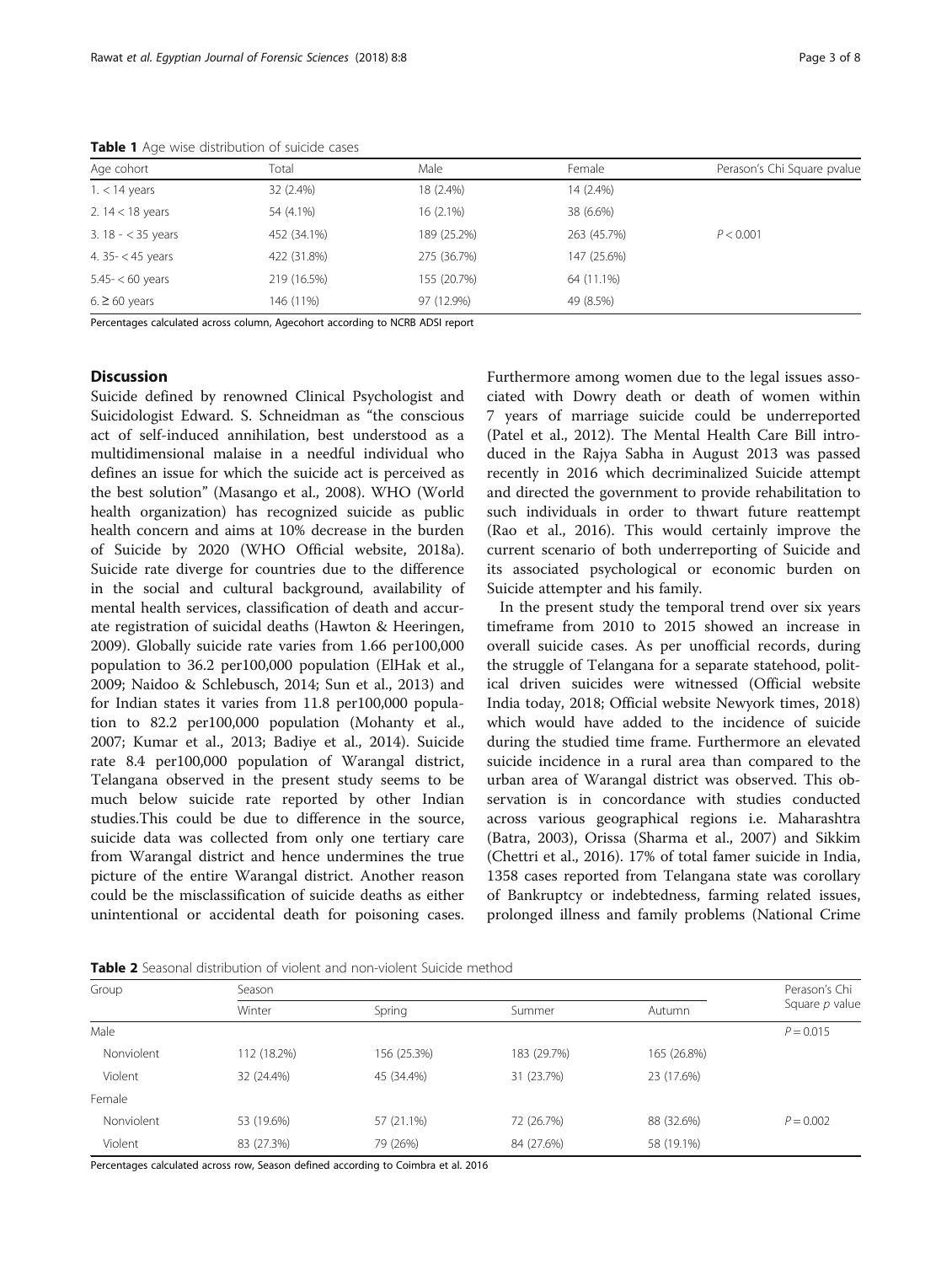| <b>TUDIE J</b> DISTINGUOTI OF SUIGIGE MICHIGA                        |             |             |             |                              |
|----------------------------------------------------------------------|-------------|-------------|-------------|------------------------------|
| Suicide Method                                                       | Total       | Male        | Female      | Perason's Chi Square p value |
| 1)Self immolation                                                    | 415 (31.1%) | 124 (16.5%) | 291 (50.6%) | P < 0.001                    |
| 2) Hanging                                                           | 20 (1.5%)   | 7(%0.9)     | 13 (2.3%)   |                              |
| 3)Poisoning (All Types)                                              | 890 (67.2%) | 619 (82.6%) | 271 (47.1%) |                              |
| Poisons Classification:                                              |             |             |             |                              |
| a) Keratolytics, keratoplasty, hair treatment drugs and preparations | 19 (2.1%)   | 6(1%)       | 13 (4.8%)   |                              |
| b) Unspecified drugs Medicaments and Biological substances           | $10(1.1\%)$ | $7(1.1\%)$  | $3(1.1\%)$  | P < 0.001                    |
| c) Corrosive acids and acid-like substances                          | 13 (1.5%)   | 8 (1.3%)    | $5(1.8\%)$  |                              |
| d) Herbicides and fungicides                                         | 155 (17.4%) | 99 (16%)    | 56 (20.7%)  |                              |
| e) Unspecified pesticides                                            | 519 (58.3%) | 379 (61.2%) | 140 (51.7%) |                              |
| f) Unspecified substances                                            | 174 (19.6%) | 120 (19.4%) | 54 (19.9%)  |                              |

<span id="page-3-0"></span>Table 3 Distribution of Suicide Method

Percentages calculated across column

Records Bureau of the Ministry of Home Affairs, Government of India, Report on Accidents and Suicides in India (2010–2015), [2018\)](#page-7-0). Further, it is speculated that some of the farmers who entered modernized agriculture are weak in dealing and coping with the institutional channels of modernization without effective access to services like insurance, warehousing, post-harvest processing etc (Mohanty, [2013](#page-7-0)) Since majority of the rural population in Warangal district is primarily engaged in agricultural based activities (Census of India, [2018](#page-7-0)) the

Table 4) Crude and Modeled Suicide rate per 100,000 population calculated using Joint Point Regression model

| Group   | Observed Crude rate<br>(per 100,000 population) | Standard Error | Modeled crude rate<br>(per 100,000 population) | Annual percentage change (APC)<br>[Number of Joinpoint] |
|---------|-------------------------------------------------|----------------|------------------------------------------------|---------------------------------------------------------|
| Overall |                                                 |                |                                                |                                                         |
| 2010    | 7.77                                            | 0.47           | 5.73                                           | 2010-2015 APC = 5.46<br>[0 joinpoint]                   |
| 2011    | 4.78                                            | 0.37           | 6.05                                           |                                                         |
| 2012    | 4.67                                            | 0.36           | 6.38                                           |                                                         |
| 2013    | 3.67                                            | 0.32           | 6.72                                           |                                                         |
| 2014    | 8.43                                            | 0.49           | 7.09                                           |                                                         |
| 2015    | 8.40                                            | 0.49           | 7.48                                           |                                                         |
| Male    |                                                 |                |                                                |                                                         |
| 2010    | 8.41                                            | 0.69           | 6.02                                           | 2010-2015 APC =8.67<br>[0 joinpoint]                    |
| 2011    | 5.00                                            | 0.53           | 6.54                                           |                                                         |
| 2012    | 5.23                                            | 0.55           | 7.11                                           |                                                         |
| 2013    | 3.87                                            | 0.47           | 7.72                                           |                                                         |
| 2014    | 9.72                                            | 0.74           | 8.39                                           |                                                         |
| 2015    | 10.40                                           | 0.77           | 9.12                                           |                                                         |
| Female  |                                                 |                |                                                |                                                         |
| 2010    | 7.13                                            | 0.64           | 5.47                                           |                                                         |
| 2011    | 4.56                                            | 0.51           | 5.55                                           | $2010 - 2015$ APC = 1.40<br>[0 joinpoint]               |
| 2012    | 4.11                                            | 0.48           | 5.63                                           |                                                         |
| 2013    | 3.48                                            | 0.45           | 5.71                                           |                                                         |
| 2014    | 7.13                                            | 0.64           | 5.78                                           |                                                         |
| 2015    | 6.39                                            | 0.60           | 5.87                                           |                                                         |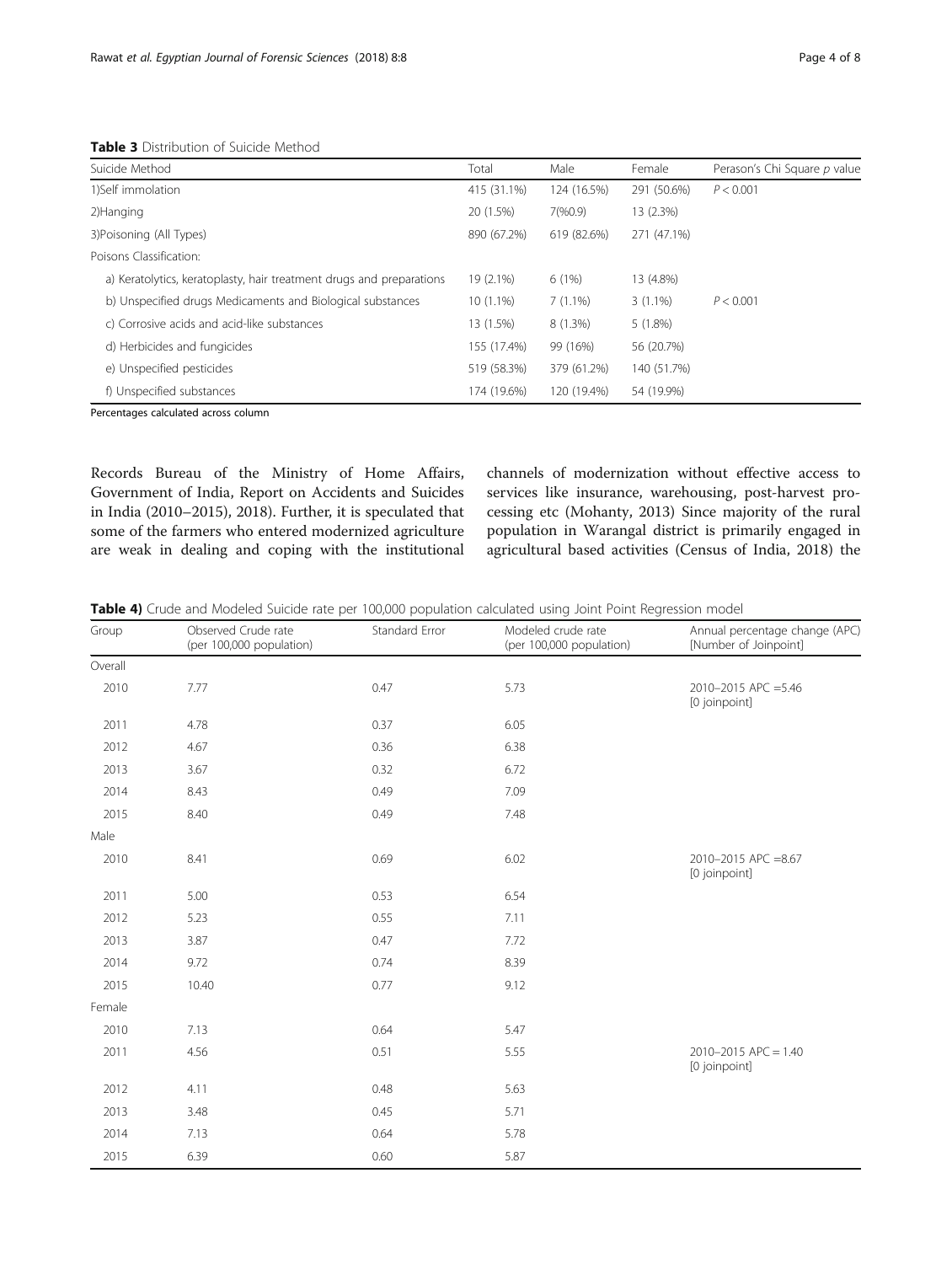<span id="page-4-0"></span>

higher rural suicide reported in the present study could be due to the agrarian crisis. The Telangana government has proposed a hike in compensation from 1.5 lakh to 6 lakh for families of farmer suicide (Official website NDTV, [2018](#page-7-0)) which could have resulted in better reporting of suicide

cases from rural region of Warangal district, Telangana. Another possible reason for higher suicide cases in rural region could be to the dearth of immediate medical interventions or specialized medical staff required to deal with self harm or suicide attempt case (Patel et al., [2012](#page-7-0)).

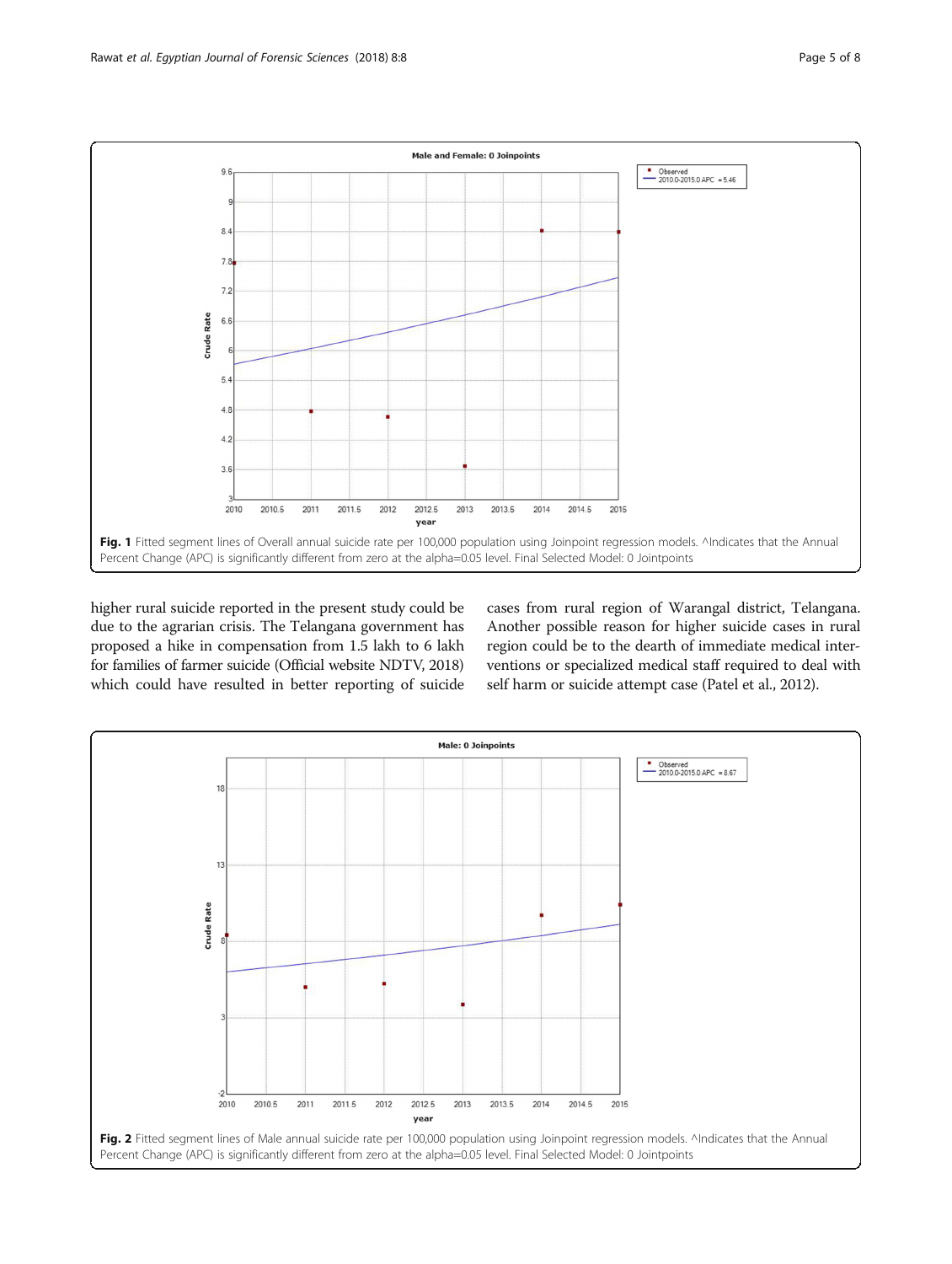<span id="page-5-0"></span>

The present study observation of higher suicide rate among male than compared female is in agreement with other epidemiological studies (Badiye et al., [2014;](#page-7-0) Chettri et al., [2016](#page-7-0); Dervic et al., [2012](#page-7-0)) reporting 2–3 times higher suicide deaths among males than compared to female counterpart. The gender difference in suicide mortality could be attributed to the difference in preference of more lethal and violent suicide method (Mergl et al.,

[2015](#page-7-0)), alcohol abuse and its intoxication at the time of suicide attempt (Menon et al., [2015](#page-7-0)).

The method of Suicide varies across the region of the world; hanging, use of firearms, and poisoning with drug among developed countries while pesticide self-poisoning in developing countries is preferred suicide method (Ajdacic-Gross et al., [2008](#page-7-0)). Further unique patterns such as jumping from building, charcoal self immolation,

Table 5 Negative Binomial regression model for Relative Risk (RR) (95% Confidence Interval)

| Group                               | Descriptive Statistics | Negative binomial regression model              |           |  |
|-------------------------------------|------------------------|-------------------------------------------------|-----------|--|
|                                     | Number of Cases        | Relative Risk (RR)<br>(95% Confidence Interval) | $P$ value |  |
| Total suicides (2010 to 2015)       | 1325                   |                                                 |           |  |
| 2010                                | 273                    | Reference                                       |           |  |
| 2011                                | 168                    | $0.623$ $(0.154 - 2.530)$                       | 0.508     |  |
| 2012                                | 164                    | $0.577(0.142 - 2.346)$                          | 0.443     |  |
| 2013                                | 129                    | $0.494(0.121 - 2.012)$                          | 0.325     |  |
| 2014                                | 296                    | 1.069 (0.264-4.321)                             | 0.926     |  |
| 2015                                | 295                    | 1.072 (0.265-4.337)                             | 0.922     |  |
| Gender                              |                        |                                                 |           |  |
| Male                                | 575                    | Reference                                       |           |  |
| Female                              | 750                    | $0.985(0.412 - 0.356)$                          | 0.973     |  |
| Suicide Method                      |                        |                                                 | 0.113     |  |
| Violent (Hanging/ Burning)          | 435                    | Reference                                       |           |  |
| Non Violent (Poisioning or Oerdose) | 890                    | 2.025 (0.846-4.852)                             |           |  |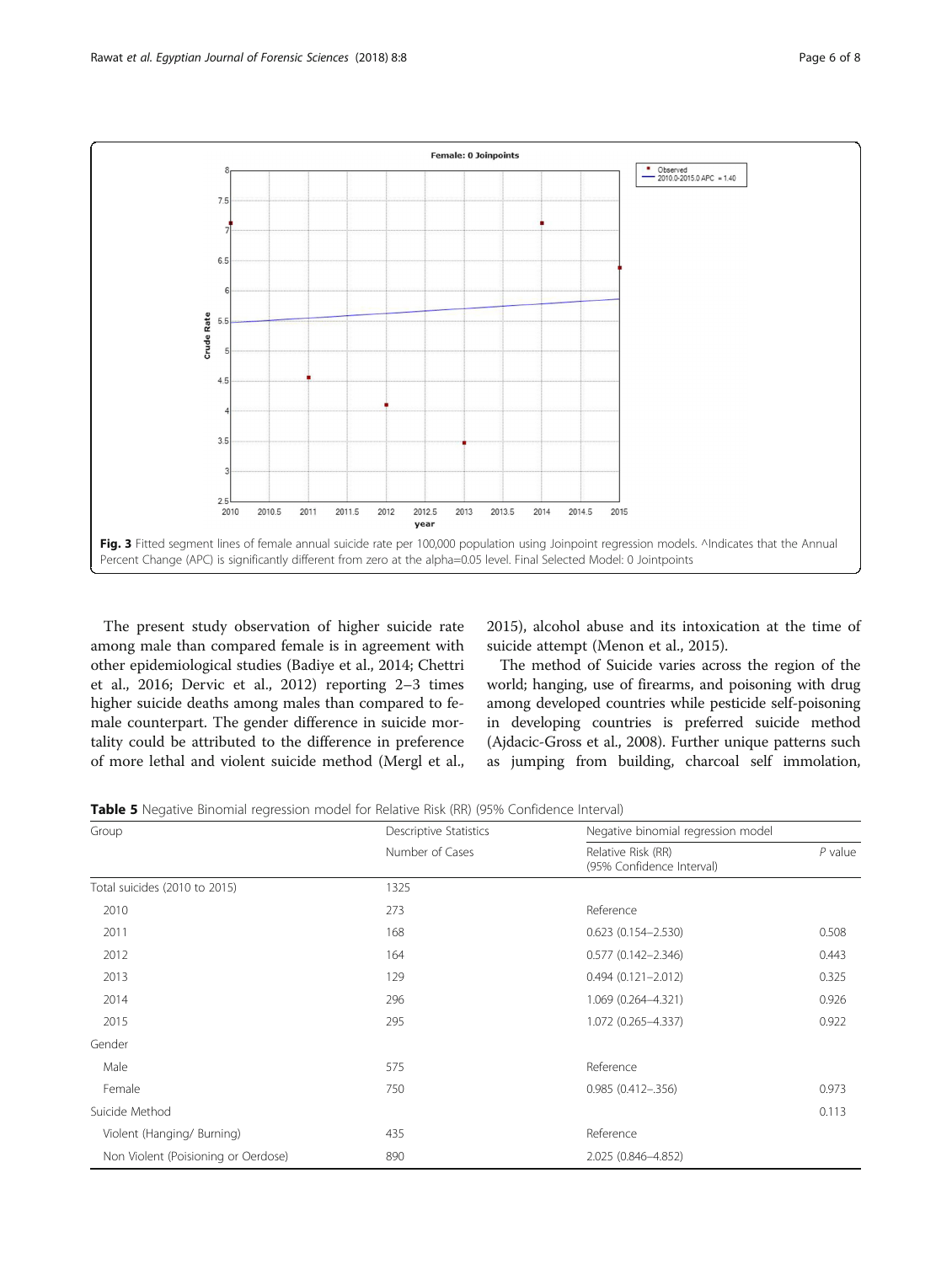drowning, railway deaths and self-immolation are observed in Asian countries which are absent in another region of the world (Wu et al., [2012\)](#page-7-0) .In the present study poisoning, self immolation and hanging were the three most common suicide methods. Male predominance was observed in poisoning (nonviolent suicide method) while female predominance in Self immolations (violent suicide method) the same observation was also reported by a previous studies (Sharma et al., [2007;](#page-7-0) Kanchan et al., [2009](#page-7-0); Jaiprakash et al., [2011](#page-7-0)). In rural region of India women have access to combustion fuels i.e. kerosene, petrol etc. which are commonly used in cooking with stoves while males predominantly engaged in agricultural activities have easy access to Pesticides and other agrochemicals therefore self immolation is common among females while Pesticide poisoning among males. Self immolation has sociocultural root, in ancient India Jauhar (Rajput women along with their children would end life in a mass suicide in order to escape aftermath atrocities of a lost war) and Sati (self-immolation of the widow in the pyre of her husband or after the cremation of the husband) (Vijayakumar, [2004](#page-7-0)). Hence it could be deduced that in Indian context the preference of suicide method is usually governed by availability, accessibility and socio acceptability rather than violence associated with lethality of method (Kanchan et al., [2009\)](#page-7-0) .

Out of the various poisons, pesticide was the most preferred poison, this observation is accordance with earlier studies conducted in India (Patel et al., [2012](#page-7-0); Gajalakshmi & Peto, [2007;](#page-7-0) Joshi et al., [2015;](#page-7-0) Bose et al., [2009](#page-7-0)). Pesticide self Poisoning accounts for 30% suicide globally and 20% Suicides in Southeast Asia (Gunnell et al., [2007\)](#page-7-0) to which WHO launched has Global Pesticide and Health Initiative recommending new pesticide policy, conducting epidemiological surveillance, developing programs to minimize pesticide poisoning and medical management of pesticide poisoning (WHO Official website, [2018b\)](#page-7-0). The promising approach to curtailing pesticide suicide mortality includes withdrawal of more toxic pesticide (Zalsman et al., [2016\)](#page-7-0). Further reduced accessibility and safer storage of pesticides in Communal storage centers (Zalsman et al., [2016\)](#page-7-0) would be effective as in India as in majority of self poisoning cases, poisons are obtained in or vicinity of home (Bose et al., [2009](#page-7-0)). Supervasmol 33™ an inexpensive hair dye, has emerged as a common suicide method popular among housewives (Chrispal et al., [2010](#page-7-0)) and the same was also observed in the present study. Public awareness on potential toxicity and proper toxicity warnings on hair dye packets could be initiated as preventive strategies (Chrispal et al., [2010\)](#page-7-0) . Another notorious category are poisonous plant such as Yellow Oleander (Thevelia peruvianna) and Cleisthus collinus (oduvanthalia) which are also reportedly consumed for self harm in South

India (Bose et al., [2009](#page-7-0)) and if poison is not detected or diagnosed the antdote could not be administered resulting in fatality.

Seasonality in Suicide is reported from studies conducted around the globe (Naidoo & Schlebusch, [2014](#page-7-0); Jia & Zhang, [2011;](#page-7-0) Dias et al., [2014\)](#page-7-0) and the same was also observed in the present study. Hence suicide prevention strategies such as restriction of access to suicide methods, screening of risk population and strengthening of current medical emergency interventions could be initiated during the hotspot seasons of suicide. The hypothesis proposed to explain Suicide seasonality includes Biopsychiatric approach according to which seasonality in suicide are attributed seasonal affective disorders or due to the affect weather variables on neuroendocrine cycles (Ajdacic-Gross et al., [2010](#page-7-0)). Further according to the Social Psychological approach, suicide seasonality is determined by the intensity of the Social activity or could be due to failure to meet heightened expectations ahead of new cycle of year or simply by the opportunity to access of the means of suicide example seasonal agricultural activity in rural region increases the opportunity to access Pesticide (Ajdacic-Gross et al., [2010\)](#page-7-0).

# Conclusions

The study highlights differential vulnerable age, suicide methods and seasonality of violent suicide across the two genders. These observations could be taken in account for formulating or strengthening existing suicide preventions strategies.

## Acknowledgements

The authors are thankful to Mahatma Gandhi Memorial Hospital (MGM) hospital for providing the data. We are also thankful to Mr. Chakraverti Mahajan (Assistant professor, Department of Anthropology) for his valuable suggestions and critical evaluation of the present manuscript.

## Funding

Not applicable

#### Availability of data and materials

The data used and analyzed in this study are available from the corresponding author on reasonable request.

#### Authors' contributions

The study was conceptualized by KNS and SR. Secondary data was collected and analyzed by SR. The statistical analysis was performed and interpreted under the supervision of MAK. The manuscript was drafted by SR and all critical revision in the manuscript was done by KNS and PCJ. All authors read and approved the final manuscript.

## Authors' information

Suchita Rawat is a Ph.D. Research Scholar at Dept. Of Anthropology, University Of Delhi. Prof. Pooran Chand Joshi is Professor, Dept. Of Anthropology, University Of Delhi. Dr. Maroof Ahmad Khan is Associate Professor, Department of Biostatistics, All India Institute of Medical Sciences (AIIMS) New Delhi. Dr. Kallur Nava Saraswathy is Assistant Professor, Dept of Anthropology, University Of Delhi.